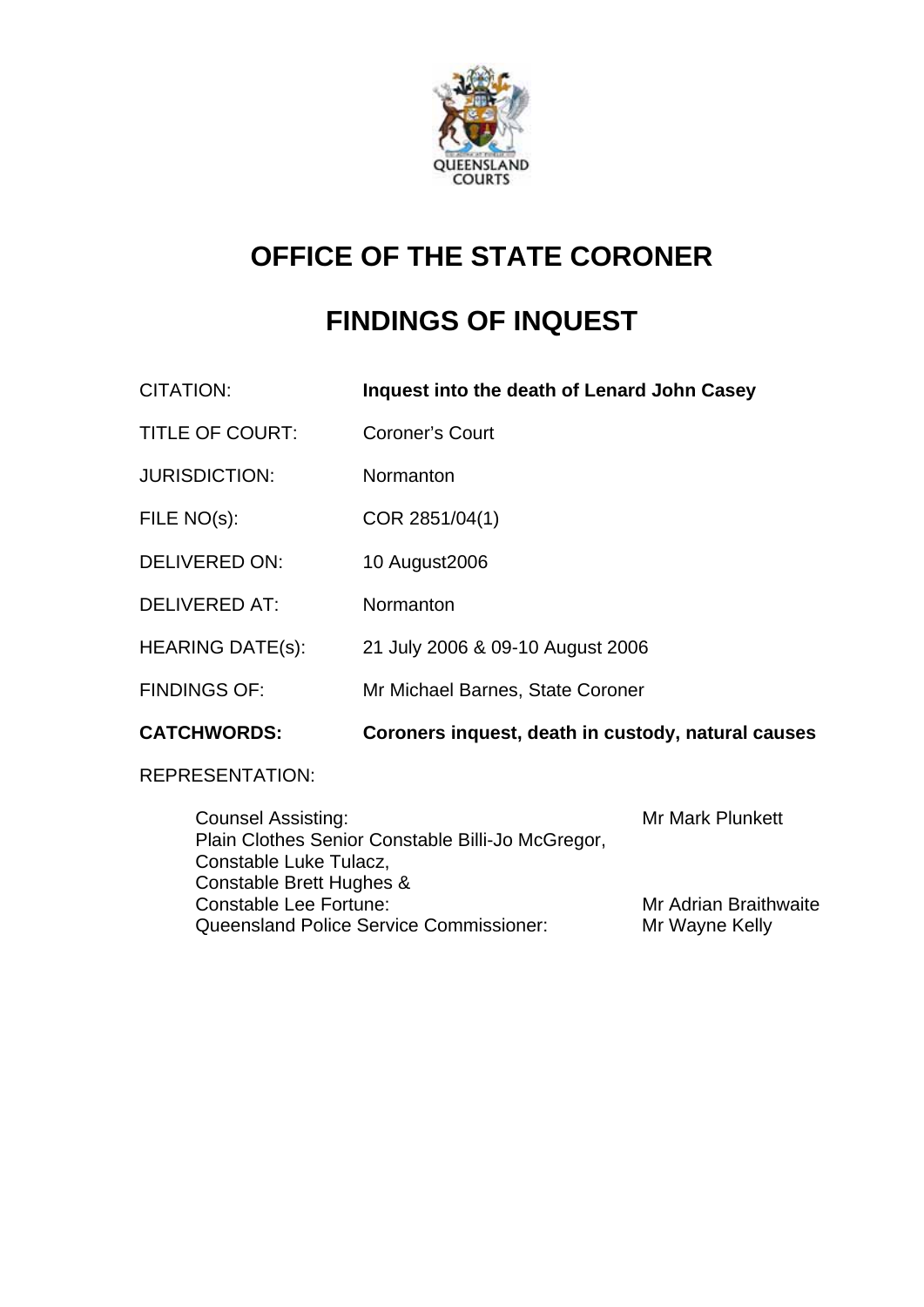## Findings of the Inquest into the death of Lenard John Casey

## **Table of Contents**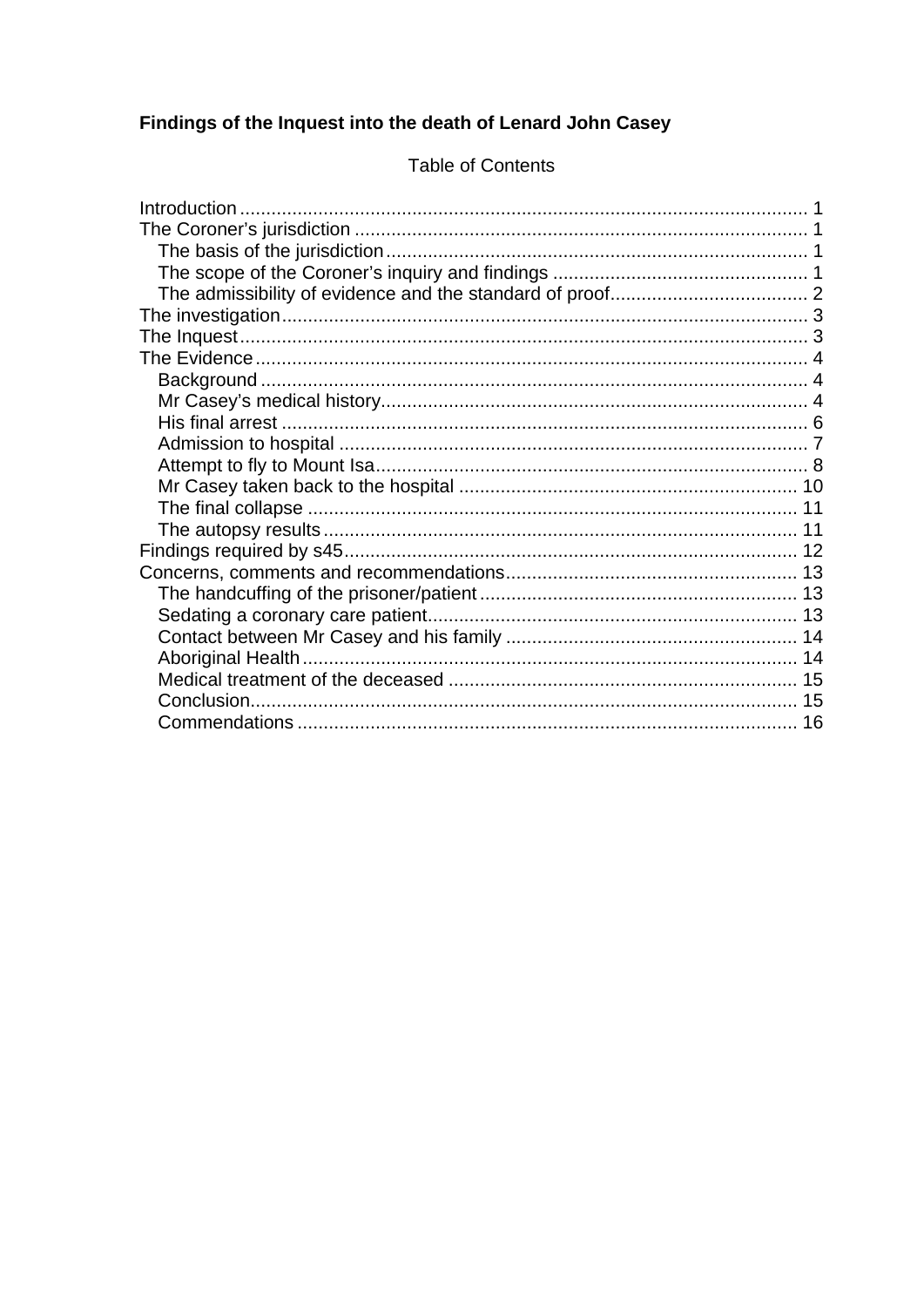The *Coroners Act 2003* provides in s.45 that when an inquest is held into a death in custody, the coroner's written findings must be given to the family of the person who died, each of the persons or organizations granted leave to appear at the inquest and to various specified officials with responsibility for the justice system including the Attorney-General and the Minister for Police and Corrective Services. These are my finding in relation to the death of Lenard John Casey. They will be distributed in accordance with the requirements of the Act.

#### **Introduction**

At about 1:00 pm on Friday 19 November 2004, Lenard Casey was arrested on a charge of unlawfully wounding of his partner. As he was being charged at the Normanton police watch house he complained of chest pains and was taken by ambulance to the Normanton Hospital.

Shortly after midnight that evening, an attempt was made to transport Mr Casey by aircraft to the Mount Isa Hospital. However, as result of his behavior the pilot refused to transport him and Mr Casey was returned to the Normanton hospital where he died about an hour later.

These findings explain how that happened and consider whether any changes to police policies or practices concerning the restrain of ill and sedation used by the Royal Flying Doctor Service could reduce the likelihood of deaths occurring in similar circumstances in the future.

#### **The Coroner's jurisdiction**

Before turning to the evidence, I will say something about the nature of the coronial jurisdiction.

## *The basis of the jurisdiction*

As at the time of his death Mr Casey was under arrest and detained, his death was a "*death in custody*" within the terms of the Act and so it was reported to the State Coroner for investigation and inquest. $2$ 

#### *The scope of the Coroner's inquiry and findings*

A coroner has jurisdiction to inquire into the cause and the circumstances of a reportable death. If possible he/she is required to find:-

- whether a death in fact happened;
- the identity of the deceased:
- when, where and how the death occurred; and
- what caused the person to die.

There has been considerable litigation concerning the extent of a coroner's jurisdiction to inquire into the circumstances of a death. The authorities clearly

 $\frac{1}{1}$ See s10

<sup>2</sup> s8(3) defines "*reportable death*" to include deaths in custody and s7(2) requires that such deaths be reported to the state coroner or deputy state coroner. Section 27 requires an inquest be held in relation to all deaths in custody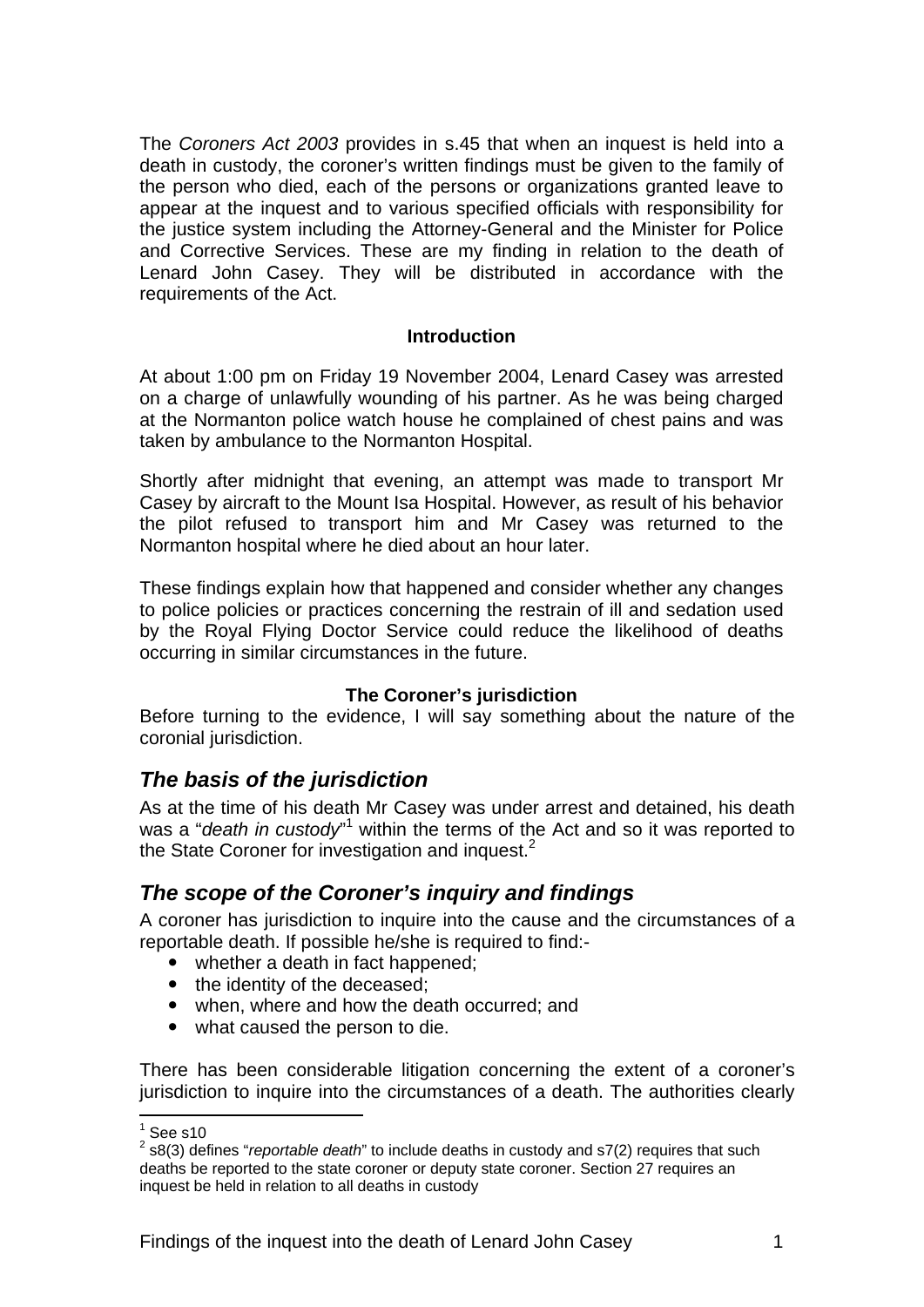establish that the scope of an inquest goes beyond merely establishing the medical cause of death but as there is no contention around that issue in this case I need not seek to examine those authorities here with a view to settling that question. I will say something about the general nature of inquests however.

An inquest is not a trial between opposing parties but an inquiry into the death. In a leading English case it was described in this way:-

*It is an inquisitorial process, a process of investigation quite unlike a criminal trial where the prosecutor accuses and the accused defends… The function of an inquest is to seek out and record as many of the facts concerning the death as the public interest requires.*<sup>3</sup>

The focus is on discovering what happened, not on ascribing guilt, attributing blame or apportioning liability. The purpose is to inform the family and the public of how the death occurred with a view to reducing the likelihood of similar deaths. As a result, the Act authorises a coroner to make preventive recommendations concerning public health or safety, the administration of justice or ways to prevent deaths from happening in similar circumstances in future. $4$  However, a coroner must not include in the findings or any comments or recommendations statements that a person is or maybe guilty of an offence or is or may be civilly liable for something.<sup>5</sup>

#### *The admissibility of evidence and the standard of proof*

Proceedings in a coroner's court are not bound by the rules of evidence because s. 37 of the Act provides that the court "*may inform itself in any way it considers appropriate."* That doesn't mean that any and every piece of information however unreliable will be admitted into evidence and acted upon. However, it does give a coroner greater scope to receive information that may not be admissible in other proceedings and to have regard to its provenance when determining what weight should be given to the information.

This flexibility has been explained as a consequence of an inquest being a factfinding exercise rather than a means of apportioning guilt: an inquiry rather than a trial. $^6$ 

A coroner should apply the civil standard of proof, namely the balance of probabilities, but the approach referred to as the *Briginshaw* sliding scale is applicable.<sup>7</sup> This means that the more significant the issue to be determined, the more serious an allegation or the more inherently unlikely an occurrence, the clearer and more persuasive the evidence needed for the trier of fact to be sufficiently satisfied that it has been proven to the civil standard. $8$ 

1

<sup>3</sup> *R v South London Coroner; ex parte Thompson* (1982) 126 S.J. 625 4

 $4$  s46

 $5$  s45(5) and 46(3)

<sup>6</sup> *R v South London Coroner; ex parte Thompson* per Lord Lane CJ, (1982) 126 S.J. 625 7 *Anderson v Blashki* [1993] 2 VR 89 at 96 per Gobbo J 8

 $8$  Briginshaw v Briginshaw (1938) 60 CLR 336 at 361 per Sir Owen Dixon J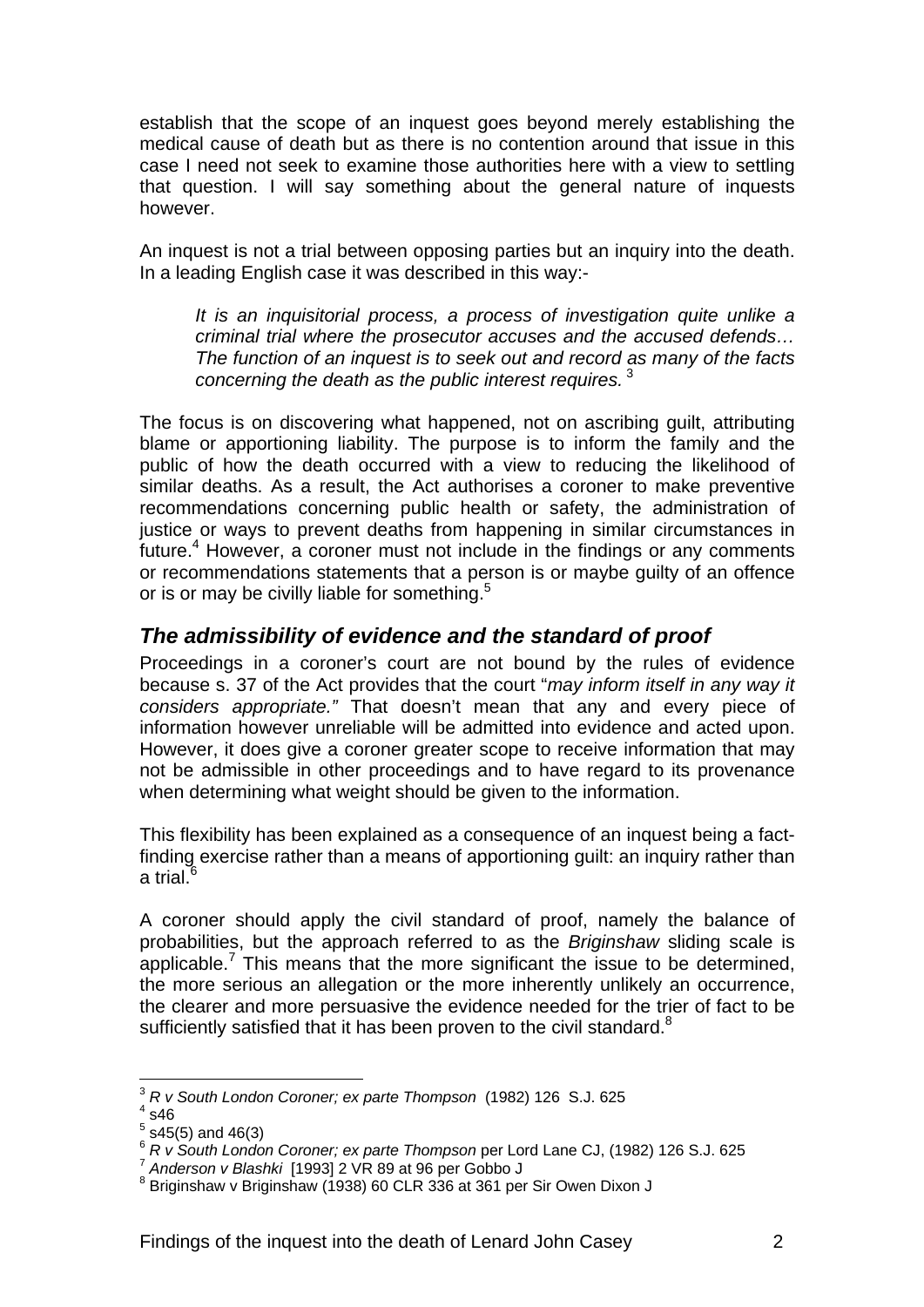It is also clear that a coroner is obliged to comply with the rules of natural justice and to act judicially. This means that no findings adverse to the interest of any party may be made without that party first being given a right to be heard in opposition to that finding. As *Annetts v McCann<sup>10</sup>* makes clear that includes being given an opportunity to make submissions against findings that might be damaging to the reputation of any individual or organisation.

#### **The investigation**

On Saturday 20 November 2004 the death was reported to my office pursuant to s. 7(3) of the Act.

On the same day the Queensland Police Service Assistant Commissioner, Northern Region was notified of the death. As a result Acting Inspector Anderson with Scenes of Crime Officer Brock was dispatched to Normanton from Mt Isa. On arrival Acting Inspector Anderson supervised the investigation into the death. Later that afternoon Inspector Holihan from the Ethical Standards Command also arrived and assisted with the overview of the investigation.

Tape recorded interviews were conducted with all police officers who had been in contact with the deceased in the 12 hours prior to his death. Prior to the arrival of the police the hospital room had already been cleaned, but was nevertheless photographed.

As can be readily appreciated whenever a death is connected with police action it is essential that the matter be thoroughly investigated to allay any suspicions that inappropriate action by the officers may have contributed to the death. It is also desirable that the general public be fully apprised of the circumstances of the death so that they can be assured that the actions of the officers has been appropriately scrutinised. The police officers involved also have a right to have an independent assessment made of their actions so that there can in future be no suggestion that there has been any "cover up."

I am satisfied that this matter has been thoroughly and professionally investigated in that all relevant sources of information were accessed.

#### **The Inquest**

A pre-inquest conference was held in Brisbane on 21 July 2006. Mr Plunkett was appointed counsel assisting. Leave to appear was granted to four of the police officers involved in the detention of Mr Casey and the Commissioner of the Queensland Police Service. The family of Mr Casey were not legally represented, but counsel assisting liaised extensively with the older brother of Mr Casey before and throughout the hearing.

1

<sup>9</sup> *Harmsworth v State Coroner* [1989] VR 989 at 994 and see a useful discussion of the issue in Freckelton I., "Inquest Law" in *The inquest handbook*, Selby H., Federation Press, 1998 at 13

<sup>10 (1990) 65</sup> ALJR 167 at 168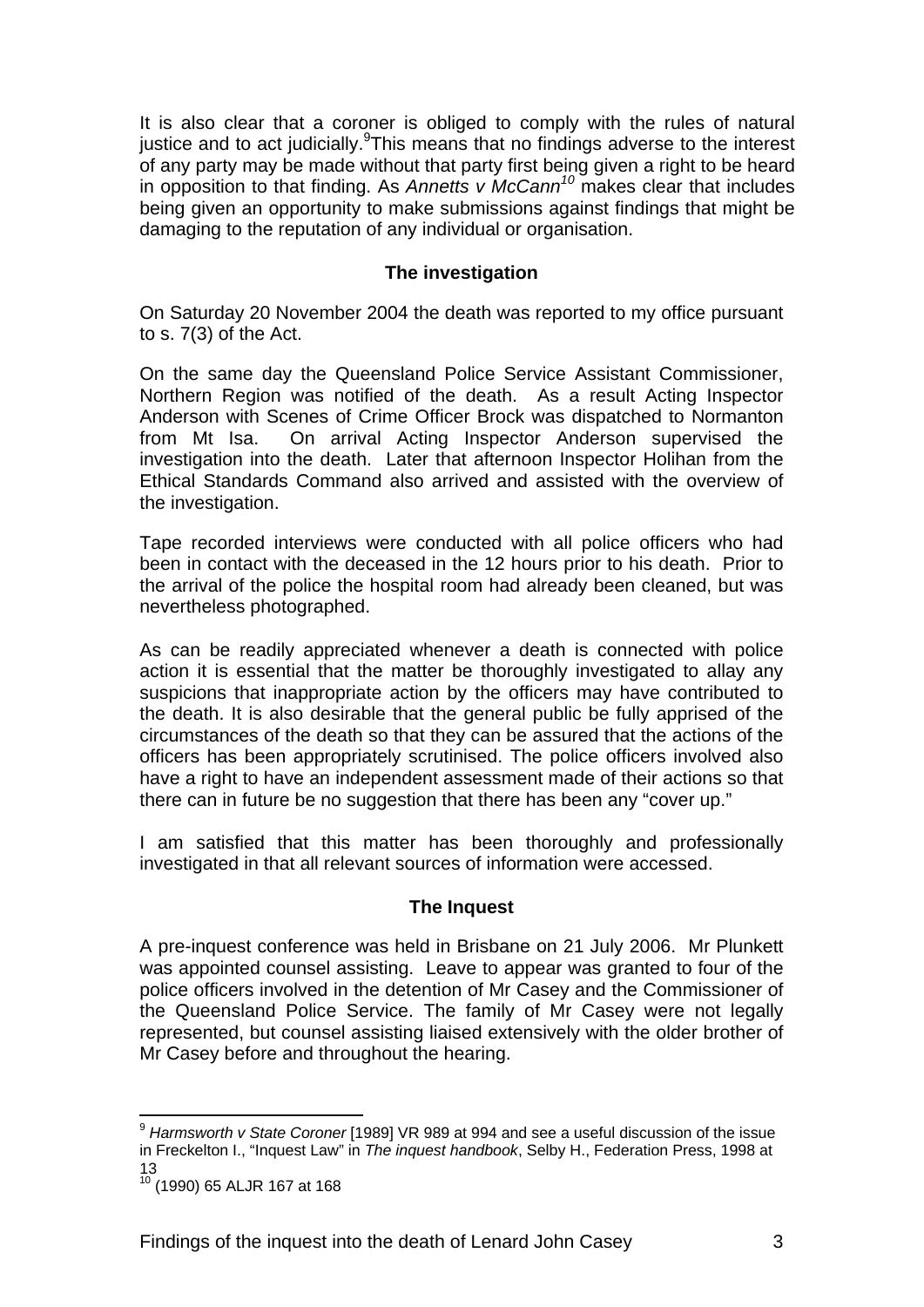A list of witnesses was settled and the issues to be examined during the inquest was agreed upon.

The inquest then proceeded on 9 and 10 August 2006. Seventeen witnesses gave evidence and 60 exhibits were tendered.

#### **The Evidence**

I turn now to the evidence. Of course, I can not even summarise all of the information contained in the exhibits and transcript but I consider it appropriate to record in these reasons the evidence I believe is necessary to understand the findings I have made.

#### *Background*

Lenard Casey was an Aboriginal man who was born on 14 June 1965 at Normanton. He lived all of his life in the Gulf region where he worked on a number of cattle properties as a ringer. In his early days he was a noted horseman but regrettably in later years alcohol abuse dominated his life. He was just 39 years of age when he passed away.

From when he was 13 years of age Mr Casey was convicted of numerous offences such as breaking and entering, stealing, unlawful use of motor vehicles, willful damage and assault. His offending was regular and prolific. Most offences were committed in Normanton or Mt Isa. He served numerous periods of imprisonment. The deceased was a chronic alcohol abuser. According to his brother the deceased was drunk almost every day. He was also a heavy smoker.

#### *Mr Casey's medical history*

The deceased's family have an extensive history of heart disease. The deceased was one of ten children. His father died of a heart attack. Three of his six brothers died from coronary heart disease, two at 40 years of age and another at 55 years of age. All of his surviving siblings have heart disease and are on medication.

In his late teens, the deceased presented to the Normanton hospital suffering chronic alcohol abuse.

In February March, May, June, July, August and September 1984 he was admitted to Normanton Hospital for alcohol abuse.

In October 1987 he was again admitted to Normanton hospital for alcohol abuse.

In January 1988 he was admitted to the Normanton hospital after fitting. He was non-compliant and dislodged his cannula cap. He was discharged after a few days of treatment.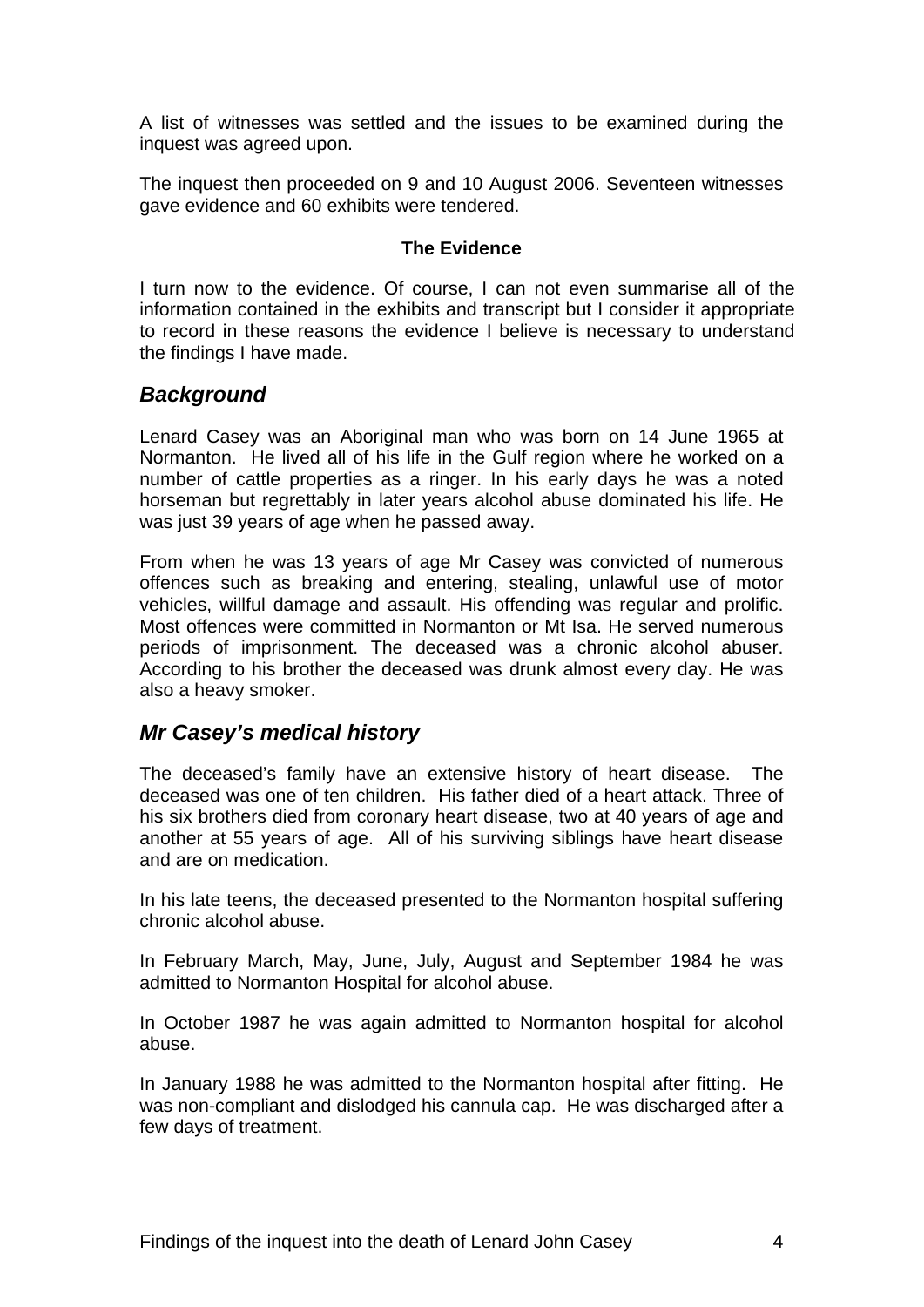In October 1988 he was again admitted for the effects of alcoholism. In November 1988 he was admitted following fits. But after sleeping well, he walked out of hospital refusing to see the doctor and refusing to sign out.

In April 1992 he was admitted for alcohol withdrawal and absconded after half an hour.

In May 1995 he present at the Normanton Hospital with chest pain saying he had been punched in the chest in a fight.

In early February 1997, he was admitted to hospital after fitting. He was obviously intoxicated and admitted to "*drinking everything as well as smoking a joint."* He soon absented himself and went home.

Later in February 1997 he was admitted to the hospital with a fractured jaw following a fight. After a few days he pulled out IV tubes, signed himself out and walked away.

On two occasions in March 1997 he was taken to Normanton hospital with acute chronic alcohol intoxication.

The first occasion followed seizures suffered in the police watch house. The ambulance was called and he was taken to the hospital and kept over night. Ignoring medical advice he discharged himself and walked home.

On the second occasion, he had been brought to the hospital by the Minister of the Christian Centre. That night he had gone to the church and after asking for a sandwich appeared to take some tablets. He discharged himself before being seen by a doctor.

In April 1997 he was admitted to Normanton hospital after severe vomiting but discharged himself after six hours. In November 1997, he reported to Normanton Hospital suffering from a seizure, reportedly from another drug overdose in an apparent attempt at suicide after overdosing on tablets after attending at the pastor's house that evening. He was also diagnosed with acute alcohol intoxication. On this occasion he was less than well behaved at the hospital, pulling out medication tubes and refusing to take medication. He absconded from the ward saying that he was going to the bank. After returning he was flown out by Royal Flying Doctor Service to Mount Isa Base Hospital for further treatment.

In March and April of 2001 he was taken by ambulance to Normanton Hospital for alcohol withdrawal fits. He walked out after a few hours without receiving treatment.

In February 2002 the ambulance brought him to the Normanton Hospital following visual and auditory hallucinations.

In April 2002 he was admitted for alcohol seizures but after a few hours was seen walking away down the hospital drive way. Again later that month he was seen at the hospital for hallucinations.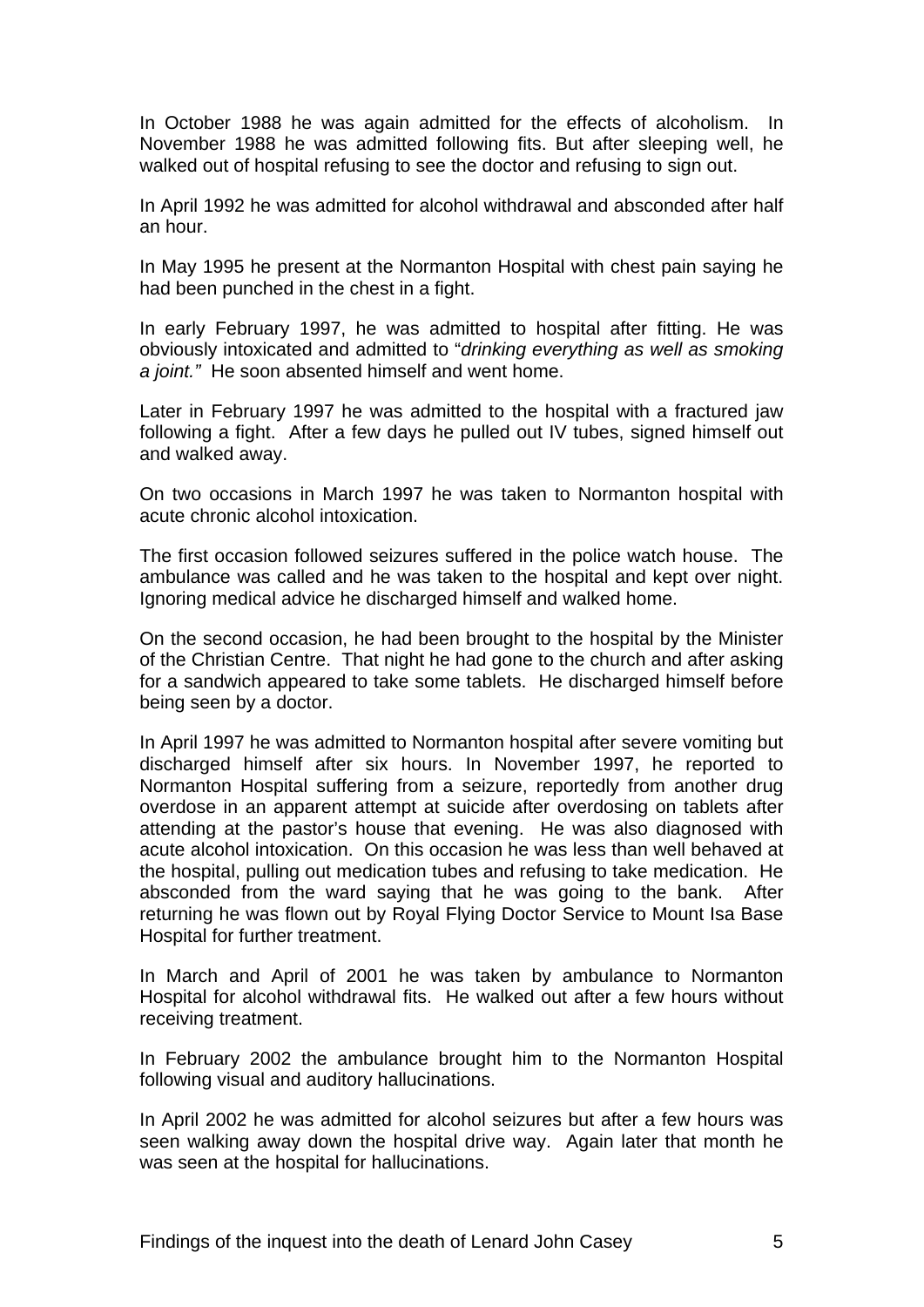In March 2003 he was admitted to the Normanton Hospital complaining of chest pains.

Later in March 2003 he was admitted for alcoholic fits.

On 30 November 2003 at the Townsville Hospital, he was diagnosed with severe two vessel coronary artery disease and offered surgery but he declined.

In May 2004 at Townsville Hospital, the cardiologists, following angiograms assessed the state of his heart disease and again offered surgery but Lenny declined as he was worried about the risks involved. At this time he was in prison and was due to return to Normanton where he wanted to think about surgery and reconsider his decision.

On 25 August 2004 he was admitted to Normanton Hospital for heart problems and transferred to Mount Isa and then to Townsville.

On 23 October 2004 he presented at the Normanton Hospital with angina. He was flown by RFDS from Normanton to Mount Isa following a cardiac arrest. He was sent to Townsville where he discharged himself untreated.

On 30 October 2004 Mr Casey was admitted to the Normanton Hospital with chest pains. On this occasion he removed his cannula.

On 10 November 2004 he was brought to the Normanton Hospital complaining of chest pains following a fight. After two hours he selfdischarged and left his medication behind.

Mr Casey's heart condition was well known to his relatives, the police and the general community in Normanton. He was also known not to take his medication. He drank heavily and smoked cigarettes despite being told by numerous people including his brother who has managed to "kick" these habits, that they exacerbated his heart disease.

It was against this background of persistent, serious and long standing ill health that the following events unfolded. I have set it out in detail to dispel the inclination to assume that Mr Casey may not have had access to appropriate health care.

#### *His final arrest*

On 18 November 2004 both Mr Casey and his partner Helen Williams drank heavily all day. That night he stabbed her in the back.

The next morning, at about 10.00, the police were advised of the offences when the ambulance attended to provide treatment for Ms Williams. Constable Luke Tulcaz went to premises at 32 Philip Street Normanton. When he saw the extent of Ms William's injuries and ascertained her willingness to make a complaint he called Plain Clothes Senior Constable Billie-Jo McGregor to assist with the investigation.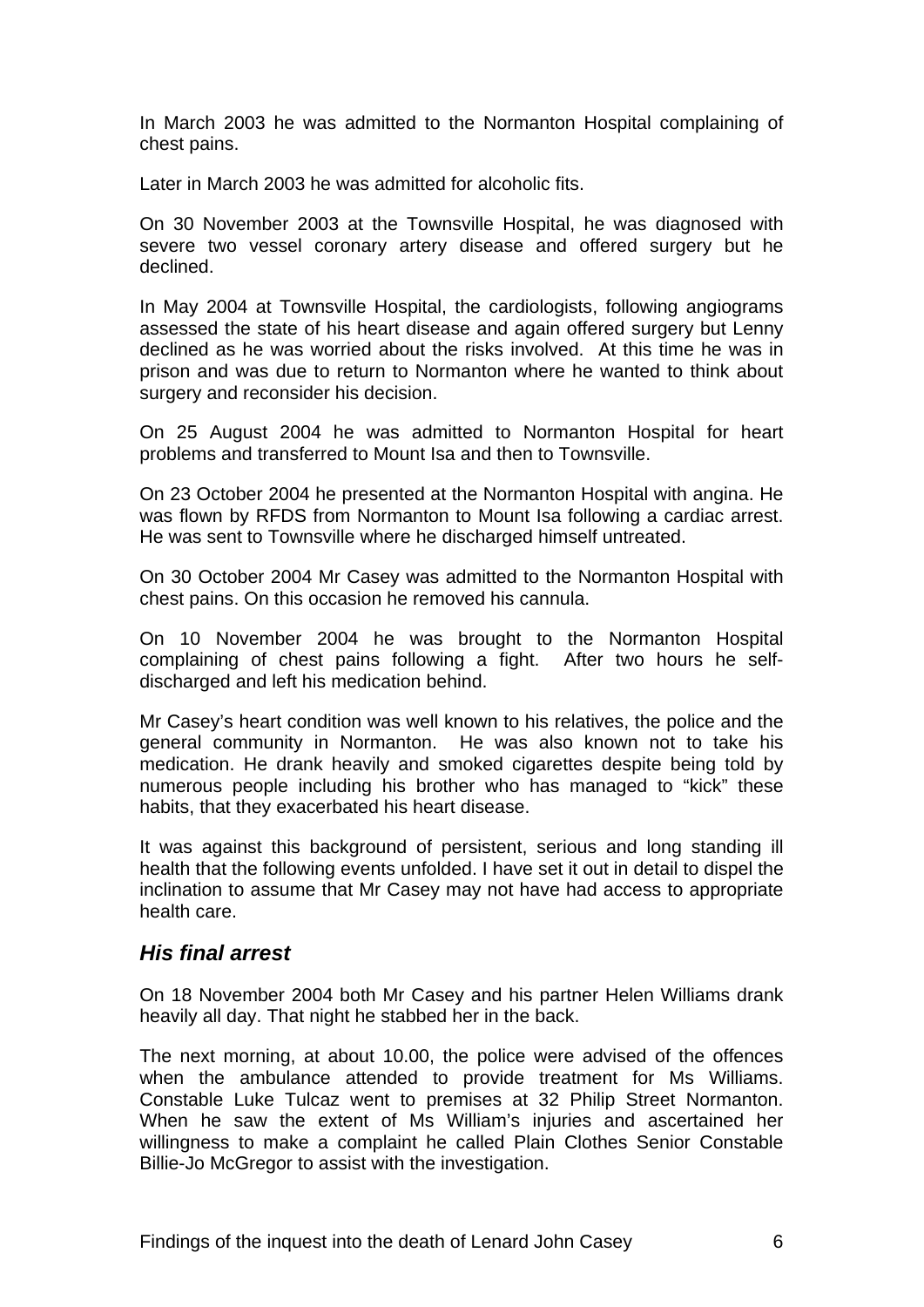Mr Casey was not at those premises but later in the day, police went to a house in the same street where Mr Casey and Ms Williams usually lived and located him drinking with a number of others in the front yard. He was arrested for doing grievous bodily harm to Ms Williams and for breaching a domestic violence order that prohibited him from assaulting her. He appeared to be intoxicated but seemed in good spirits and didn't resist the efforts of police to take him to the police station.

At the police station, Constable Tulacz began to fill out the watch house register which records personal details of those charged including their answers to a series of health related questions. It records that Mr Casey reported that he had a history of heart disease. It also recorded that he consumed more than 6 alcoholic drinks a day.

At this stage, Senior Constable McGregor was also in the process of commencing an interview with Mr Casey in connection with the stabbing of Ms Williams. He was warned that he need not answer questions but before the interview proceeded much further, in response to Mr Casey saying he will die if put in a cell, and that he had chest pains, Senior Constable McGregor can be heard to acknowledge that they will need to get an ambulance. Constable Tulacz's call was received at the local ambulance station at 1.27pm.

While this was happening Mr Casey's condition seemed to worsen in that his eyes were seen to roll back in his head, so that even though the ambulance had just been called, Senior Constable McGregor asked that another call be made and she assisted Mr Casey lie on some cushions she put on the floor.

The ambulance arrived within a couple of minutes. The para-medic, Scott Warriner, saw the deceased on his side in the recovery position. He appeared to be conscious but would not answer any questions. Oxygen therapy, cardiac monitoring and a check for vital signs was undertaken. Mr Casey was then placed on a stretcher and loaded into the ambulance with Constable Tulacz driving while the Mr Warriner attended to Mr Casey in the back.

Senior Constable McGregor remained at the station and finished the paper work. She contacted Aboriginal Legal Aid and arrangements were made for the matter to be mentioned in the Magistrates Court at 4:00 pm where there was no application made for bail. The deceased was remanded in custody on all charges to the Magistrates Court at Mount Isa as the police anticipated that Mr Casey would be medically evacuated as had happened on numerous previous occasions when he had been hospitalized.

#### *Admission to hospital*

At about 1.50 pm the ambulance and its occupants arrived at the Normanton Hospital and Mr Casey was taken to the emergency room and handed into the care of Dr Michelle Jagga.

Mr Casey refused to speak to her about his condition and was quite agitated. When asked about the pain he pointed to his chest. Dr Jagga placed an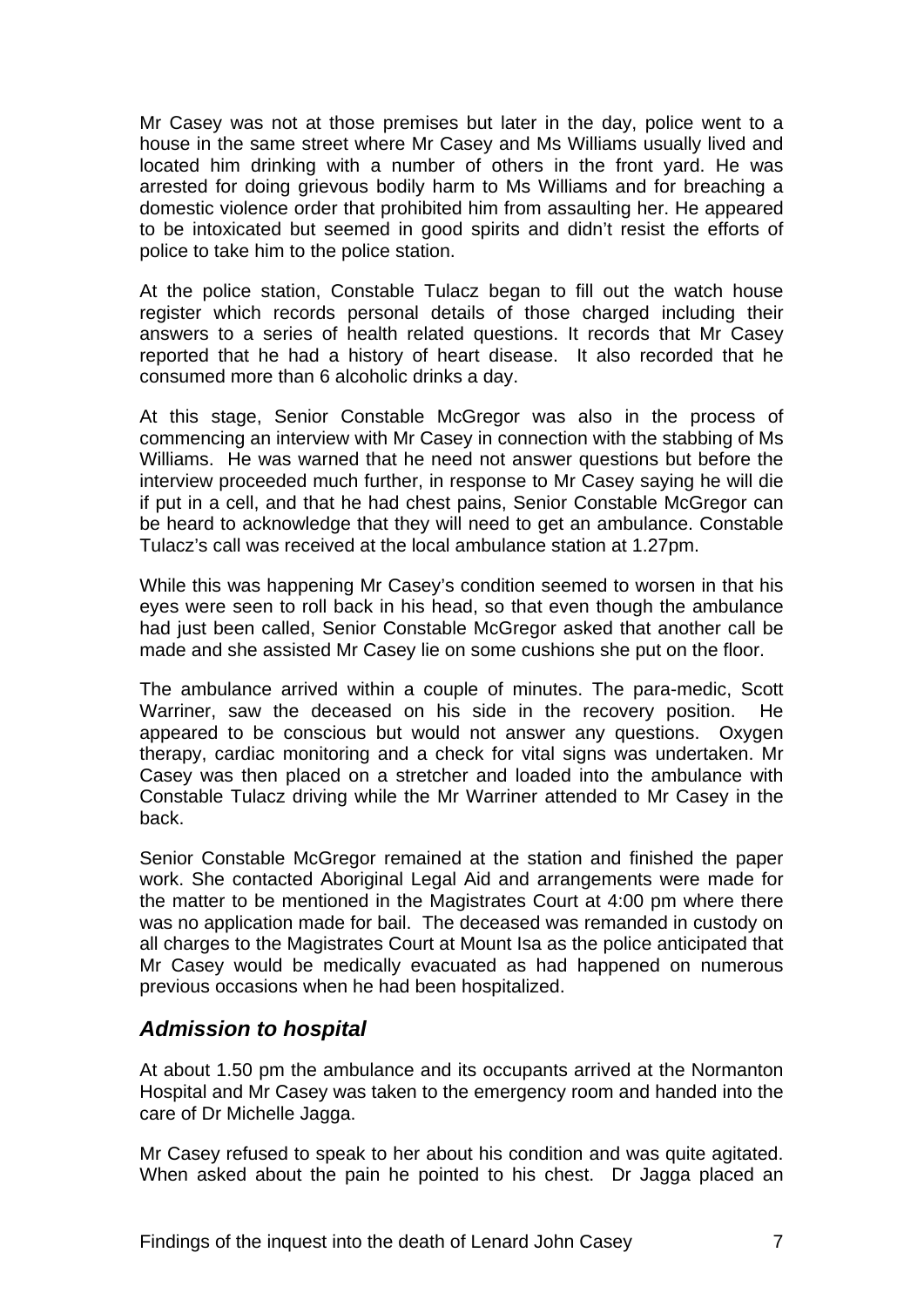intravenous cannula in each of his arms and undertook the examinations usually conducted when angina was involved. An ECG showed old ischemic changes. Oxygen was applied and monitors placed. He was given an aspirin, a GTN tablet and 80 milligrams of Clexane.

After the initial examination, Mr Casey was placed in a secure room that had a perspex panel in the wall that enabled the officers who were detailed to guard him to observe him from the hallway.

A short time later he fell asleep and was stable.

Dr Jagga called Dr Neil at the Mount Isa Base Hospital and was advised to administer intravenous fluids to reduce the effects of the alcohol Mr Casey had consumed earlier.

Arrangements were made for the deceased to the transported by air by the Royal Flying Doctor Service (RFDS) to Mount Isa Hospital but they had a number of other patients needing emergency transportation. As Mr Casey seemed stable, it was agreed he could wait till midnight when a plane and medical crew returning from Townsville would collect him.

Dr Jagga saw the deceased at about 5:00 pm when he was eating and coherent. At 7.45 pm Dr Jagga saw the deceased again and he seemed fine. This was confirmed by a stable ECG reading undertaken at that time.

Constable Tulacz guarded the deceased until relieved by Constable Brett Hughes at 9.45 pm.

At about 10:00 pm the deceased complained to Dr Jagga of shortness of breath and chest pains. He was agitated and scared. He was administered 2.5 milligrams of morphine which did not relieve his chest pain.

#### *Attempt to fly to Mount Isa*

At 11.30 pm Mr Warriner was asked to convey Mr Casey from the Normanton Hospital to the Normanton Airport. Around this time Clinical Nurse Katherine Stock arrived on duty to assist with the transfer.

Nurse Stock said Mr Casey was settled and calm until he was handcuffed by Constable Hughes in preparation for leaving the hospital, at which stage the deceased started to hyper-ventilate and become unsettled and aggressive in his manner. The nursing staff, Sergeant David Rutherford, and Constable Hughes helped the deceased into the ambulance. He was not complaining of any chest pain at this stage.

Nurse Stock said the deceased's un-settled behavior continued on the drive out to the airport. He repeatedly asked Constable Hughes to remove the handcuffs and became abusive when this demand was not met. Constable Fortune and Sergeant Rutherford followed in a police vehicle.

The ambulance arrived at the airport at 11.58 pm. At 12:06 am on 20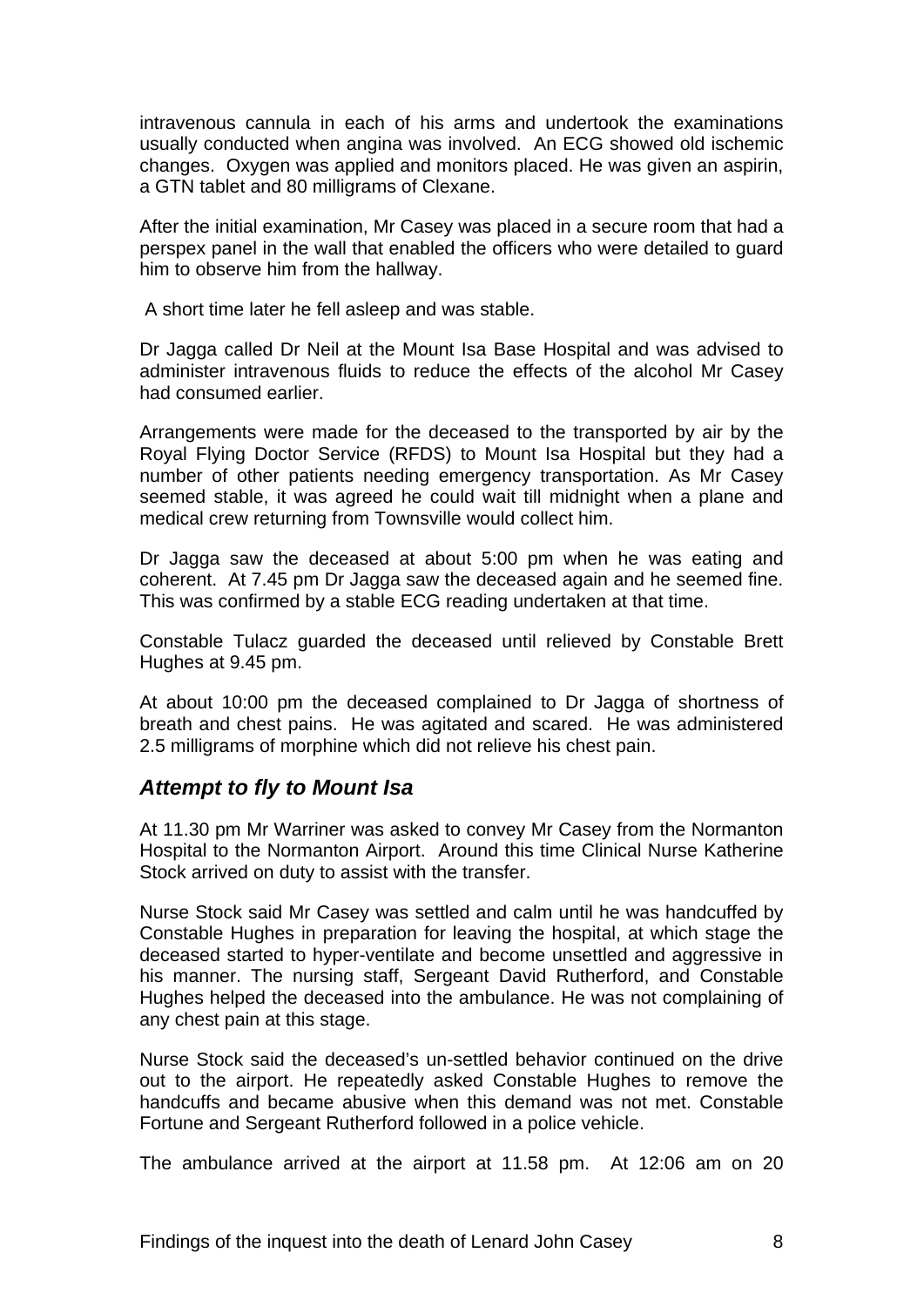November the RFDS Beech Craft 200 super king aircraft, flown by Bruce Evan Waller, touched down at Normanton airport. Also on board were Dr Francisco Munoz and Nurse Suzanne McDonald. Nurse Stock gave to the medical team, documents recording the drugs Mr Casey had been given at the hospital and the print outs of his ECG tests.

The deceased was taken to the steps of the aircraft and helped up the steps by Sgt Rutherford and Constable Fortune. The aircraft door was closed and these two officers then left to attend to a disturbance in the town. There assumption that the medivac would then proceed smoothly was proven to be overly optimistic.

Upon being placed on the "aero sleep", a bunk built into the plane and used for transporting sick or injured passengers, the nurse and police officer began to secure Mr Casey with a seat belt across his thighs and a four point harness over his shoulders and across his chest.

Mr Casey violently resisted these efforts. He was throwing himself around on the stretcher, rolling for side to side. He grabbed a support strap above his head and tried to lift himself off the stretcher. Dr Munoz says that at one stage Mr Casey seemed to be trying to break the window in the aircraft by smashing his handcuffs against it and he banged his head against the sides of the plane. At another point he managed to get his legs free of their restraint and was kicking out.

The nurse says Mr Casey's actions prevented her from undertaking the monitoring of blood oxygen saturation, pulse rate and blood pressure that would usually be done.

He asked Dr Munoz to direct the police officer to remove the handcuffs but the doctor tried to explain to Mr Casey that he had no authority to do that. In evidence Dr Munoz said he considered there was no medical reason the handcuffs should have been removed and that for the safety of those on board he considered it imperative that they remain on.

Mr Casey continued to be very agitated and aggressive and was not responding positively to the efforts of the Constable Hughes to physically restrain him or the entreaties of the medical personnel to clam down. Dr Munoz therefore considered resort to pharmacological agents was appropriate. He first administered 5 mg of Diazepam via the IV cannula that the hospital had put in place. This relatively fast acting sedative seemed to have no effect on Mr Casey's behavior and so another 5mg was administered.

Diazepam possesses anxiolytic, anticonvulsant, sedative, skeletal muscle relaxant and amnesic properties. This makes it a useful drug for treating anxiety, insomnia, seizures, alcohol withdrawal, and muscle spasms. An independent emergency medicine specialist, who gave evidence, Associate Professor Tony Brown, confirmed that the drug and the dosage were appropriate for the circumstances.

There was still no improvement in Mr Casey's behavior and the pilot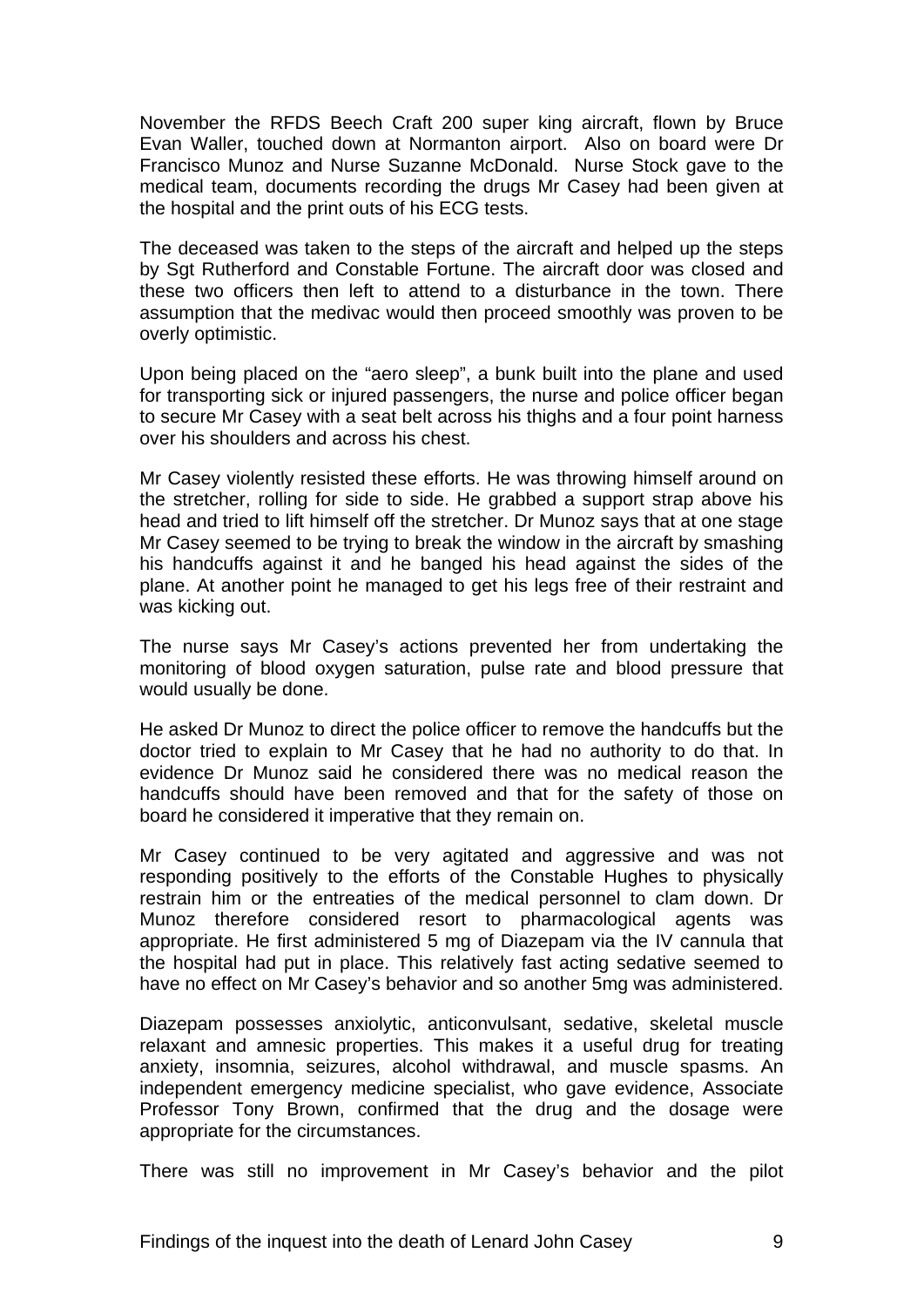expressed concerns about the safety of flying with him in such an agitated state but agreed to allow the medical staff continue with their efforts to subdue Mr Casey.

When the double dose of Diazepam did not calm him, Mr Casey was given two, 5mg injections of Haloperidol, an antipsychotic with sedative properties. Haloperidol is a conventional butyrophenone antipsychotic drug. It is used in the control of the symptoms of hyperactivity, aggression and acute mania. The medical literature suggests that the use of this drug can cause complication in patients with cardiac instability. However, Associate Professor Brown who reviewed Mr Casey's medical charts said that there was no contraindication for its use in this case nor any evidence that it negatively impacted upon Mr Casey's condition.

The deceased was perspiring profusely and the inside of the aircraft was becoming quite hot, so the pilot re-opened the stair door. At some stage the deceased managed to unfasten his safety harness and attempted to get up. The nurse said she was not happy with the situation. The pilot was concerned that if the deceased did get up during flight the stretcher was close to the air stair door.

Accordingly, the pilot in consultation with the medical crew made the decision on the grounds of air safety to decline to transport Mr Casey. This was a decision made in accordance with standard air safety policy and I consider it was quite appropriate in the circumstances. It meant that Mr Casey would not get access to more expert medical assistance but I am confident that he was aware of that and indeed intentionally engaged in conduct he knew would result in him not being removed from Normanton.

Sergeant Rutherford, Constable Fortune and Mr Warriner assisted the deceased down the steps of the aircraft. Mr Warriner observed that the Mr Casey was perspiring a lot and appeared to be hyperventilating and agitated. Mr Casey was by this stage covered in a lather of perspiration and was foaming at the mouth.

#### *Mr Casey taken back to the hospital*

Mr Casey was placed back into the ambulance and at 12.50am departed the airport for the hospital. At 12:55am the ambulance arrived at the hospital. He was removed from the ambulance and placed back in room 4. He remained handcuffed.

Dr Munoz telephoned the hospital soon after the RFDS plane took off and told Nurse Coutis of the medication Mr Casey had been given as a precaution against over sedating. This caused Doctor Michelle Jagga to tell the nursing staff not to administer any more medication to Mr Casey.

Mr Casey continued to be non-compliant. Nurse Annette Fury and Nurse Evelyn Coutis gave evidence that he attempted to strike at hospital staff and declined treatment. He moved around the room and at one stage was seen trying to grab a clinical monitor. Constable Hughes therefore removed the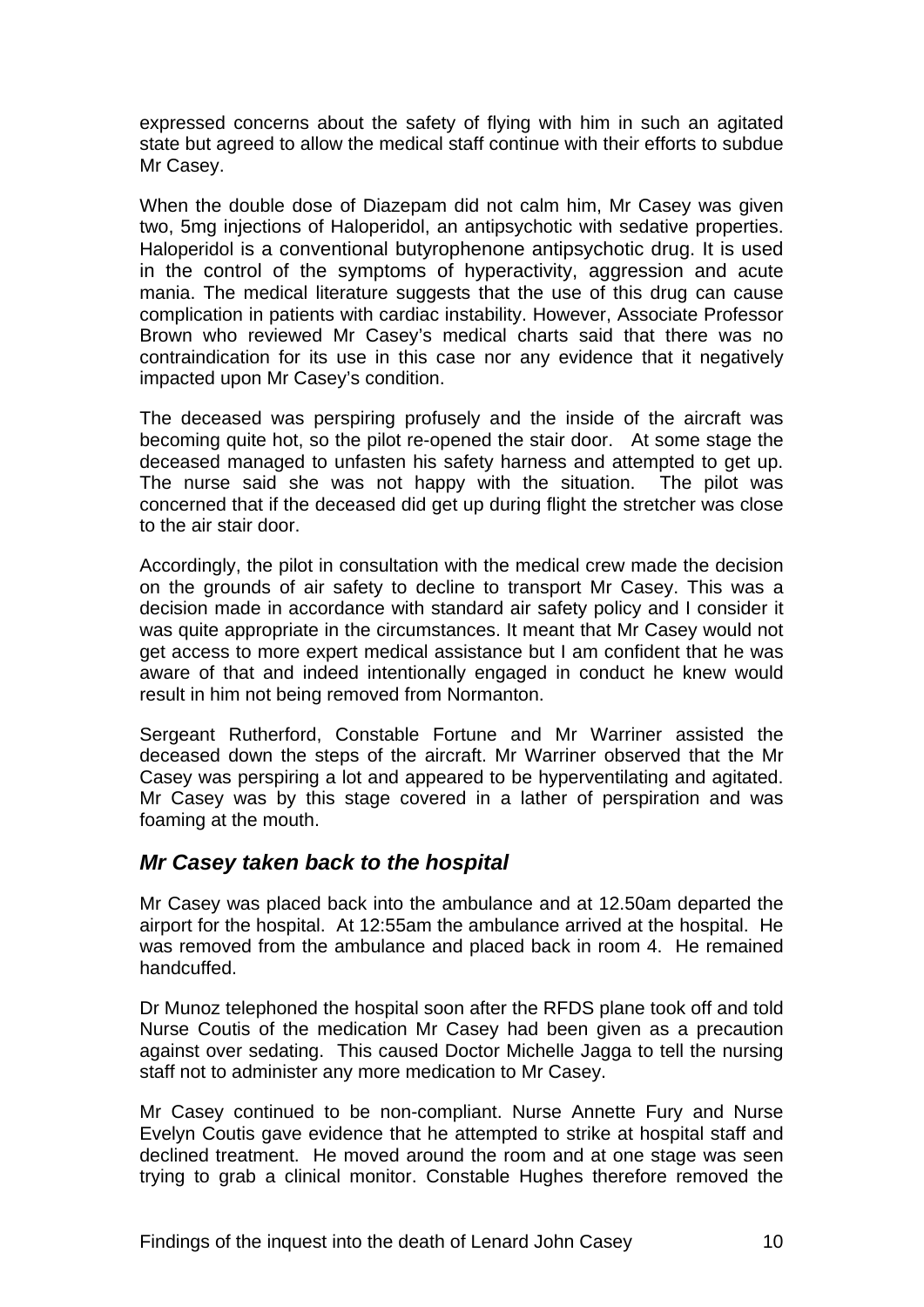handcuff from Mr Casey's right hand and attached it to a side rail of the bed. A short time later he asked to go to the toilet. Mr Warriner and Constable Hughes assisted him to the toilet but he was unable to move his bowels and was escorted back to his bed. When he returned to room 4, Mr Casey continued acting aggressively and irrationally. He asked Mr Warriner to go to the toilet again but this request was refused.

The patient threw himself around violently from the bed onto the floor. As a precaution items and furniture were removed to prevent him from injuring himself. At nurse Stock's initiative a mattress was placed on the floor for the deceased.

## *The final collapse*

Everyone then left the room in the hope that if Mr Casey was left alone, he might settle. Constables Hughes and Fortune continued to observe him from the hallway. Soon after he was left alone, Mr Casey was seen to get up off the mattress on the floor and sit on the bed frame. He then lay down on it. At about 1.23am Constable Fortune became concerned that Mr Casey was not breathing. He alerted Constable Hughes to this but that officer did not initially agree. However, upon further insistence from Constable Fortune, the officers entered the room and confirmed that Mr Casey was not breathing and had only a very weak pulse. They immediately, removed the handcuffs and summoned the nurses.

The nurse who responded examined Mr Casey and noted his pupils to be fixed and dilated. She called Dr Jagga who had gone home. The hospital staff with the assistance of Constable Hughes immediately commenced cardiopulmonary resuscitation. While this was occurring the ambulance officer returned and also assisted.

Mr Casey was ventilated with a resuscitator bag and geudal airway that enabled pure oxygen to be administered to him. At no time was a normal heart rhythm restored.

Dr Jagga then arrived. She says that she ascertained that Mr Casey had no pulse and was not breathing. She intubated him by inserting an endo-tracheal tube. Adrenaline and Atropine were administered in an attempt to stimulate his heart. None of these actions caused any improvement in Mr Casey's condition and at 1.45 am Dr Jagga declared life extinct.

#### *The autopsy results*

On 23 November 2004 an experienced forensic pathologist, Dr Beng Ong conducted an autopsy examination of Mr Casey's body at the John Tonge Centre in Brisbane.

He found very significant atherosclerosis in the coronary arteries. The right coronary artery showed at least 2 foci of significant atherosclerosis with 75% eccentric occlusion at the mid-front of the right ventricle and at the right border. The left anterior descending artery showed a thrombus occluding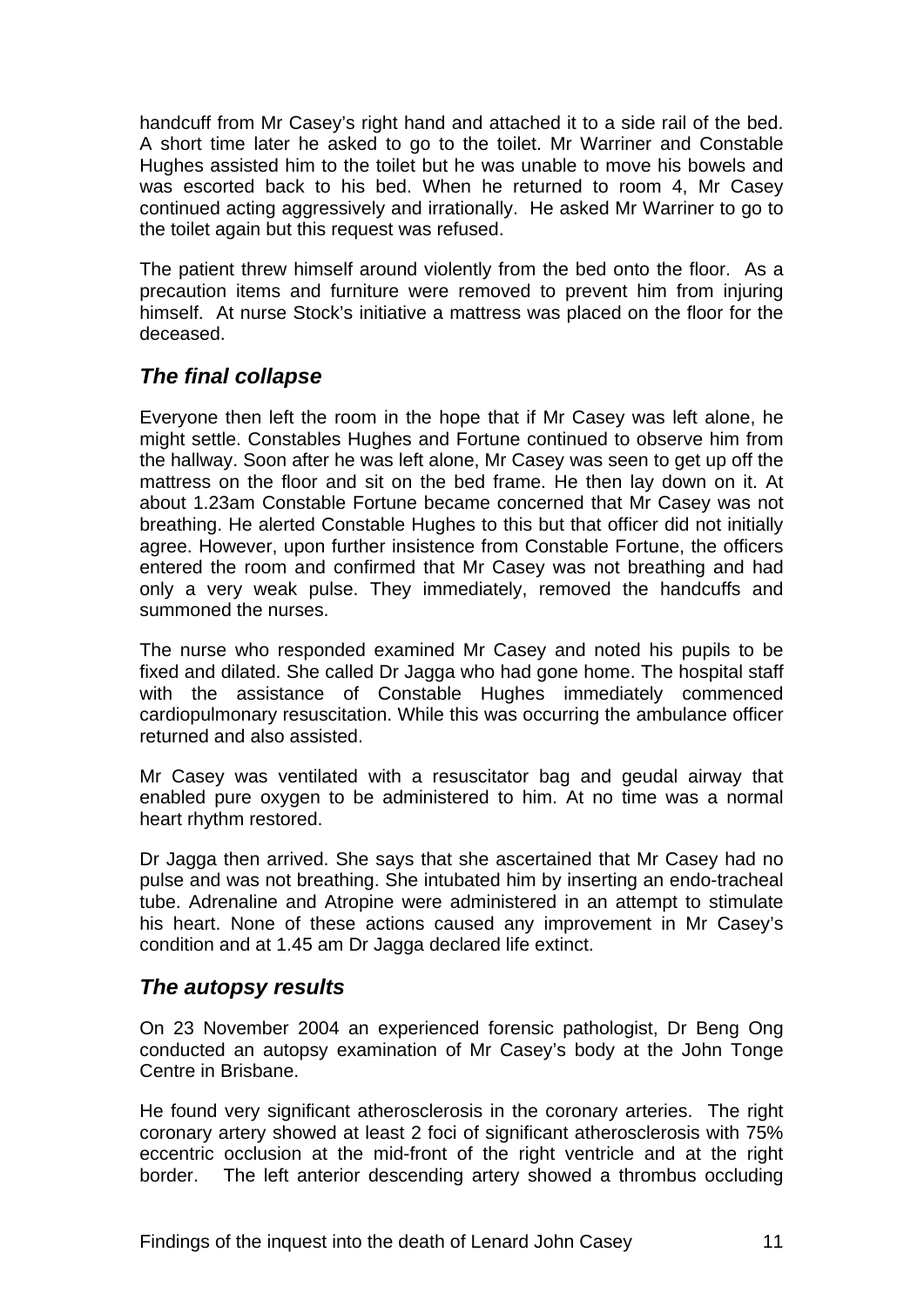almost the entire lumen at its commencement and several segmental atherosclerosis of almost 75% occlusion distally including the intermediate branch. The circumflex showed significant atherosclerosis (90%) for about 1.5cm at its proximal aspect.

The thrombus found in the left anterior descending artery is a clot of blood that forms when plaque ruptures from the walls of the artery. The precise mechanism is not well understood but it usually requires an acute event in a chronic setting. In this case the chronic context was Mr Casey's long standing and well documented heart disease. The acute event could be any trauma, stress or exertion such as could have occurred as a result of the anxiety and violent struggle Mr Casey had been involved in during the 12 hours preceding his death.

Toxicological results taken during the autopsy examination were unremarkable. It showed only presence of therapeutic drugs (morphine, lignocaine and diazepam). There was a low level of alcohol present.

Associate Professor Brown gave evidence that Mr Casey was in the highest risk category for a cardiac arrest. The factors that led him to this conclusion were; Mr Casey was Aboriginal, a male, he had a history of three heart attacks, he smoked cigarettes, he drank heavily and he did not take his heart medication. These characteristics made it almost certain in Dr Brown's view, that Mr Casey would suffer a fatal heart attack unless he underwent surgery and made life style changes.

As we know Mr Casey did neither of these things.

It was also discovered at autopsy that the distal end of the endo-tracheal tube was located in the esophagus. In this position no oxygen passed through the tube could enter the lungs. However, Dr Brown discounted the possibility of this having played any part in Mr Casey's death on the basis that by the time he was intubated, Mr Casey was almost certainly already dead or so near death that there was no chance that he could be revived. He noted that Mr Casey was found not breathing with only a very slight pulse and fixed pupils at about 1.23am and was not intubated until after 1.40. I accept his assessment that if the tube was misplaced it played no part in the death. I say "if" because it is impossible to exclude the possibility that in the numerous moves the body underwent between the place of death and the place of the autopsy, it was dislodged from the trachea and fell back into the esophagus.

#### **Findings required by s45**

I am required to find, as far as is possible, who the deceased was, when and where he died, what caused the death and how he came by his death. I have already dealt with this last issue, the manner and circumstances of the death. As a result of considering all of the material contained in the exhibits and the evidence given by the witnesses I am able to make the following findings in relation to the other aspects of the death.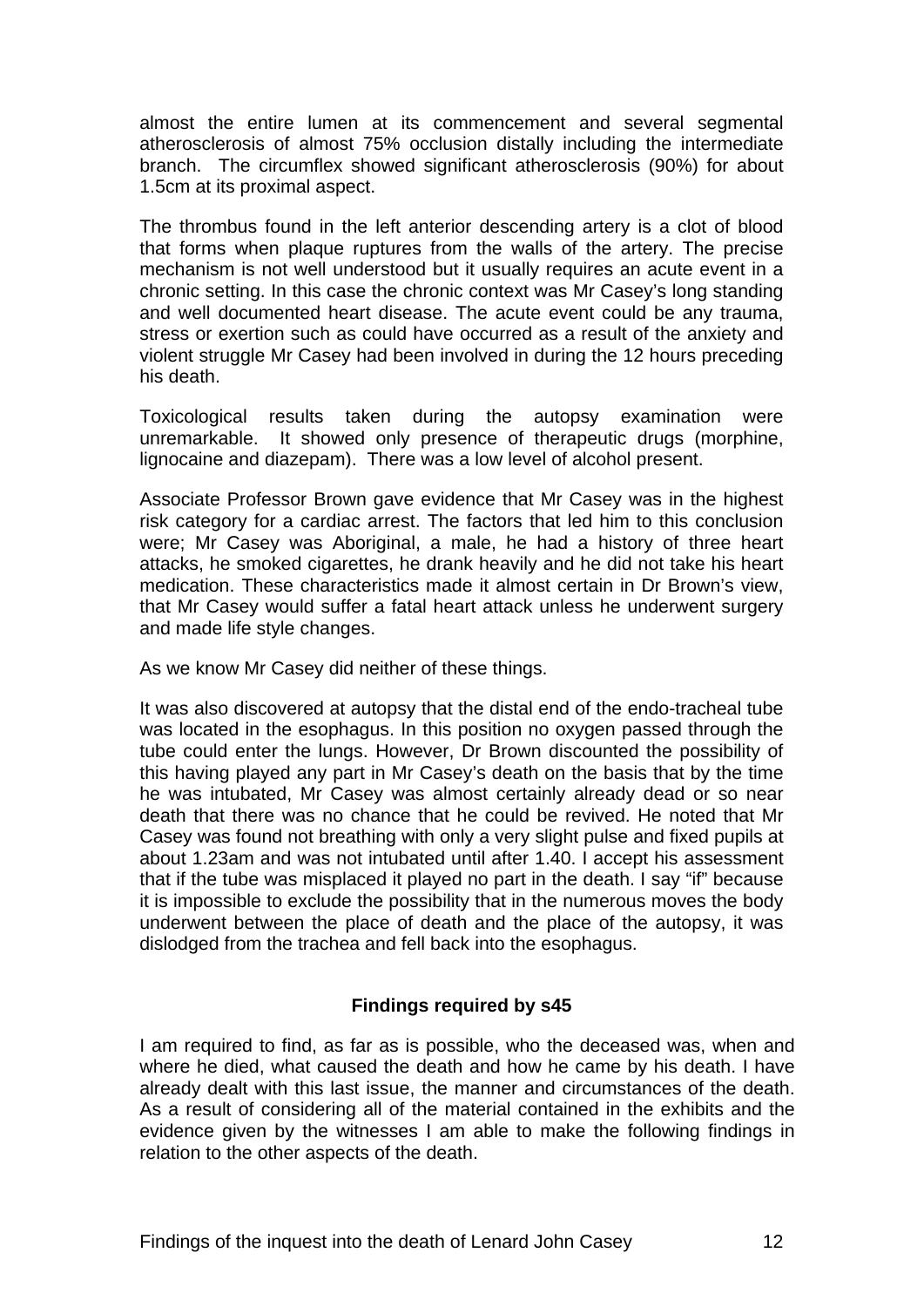| Identity of the deceased $-$ | The deceased person was Lenard John<br>Casey.                           |
|------------------------------|-------------------------------------------------------------------------|
| Place of death $-$           | He died at at the Normanton Hospital in<br>Queensland.                  |
| Date of death $-$            | Mr Casey died on 20 November 2004.                                      |
| Cause of death $-$           | He died from coronary thrombosis caused by<br>coronary atherosclerosis. |

#### **Concerns, comments and recommendations**

Section 46, in so far as is it relevant to this matter, provides that a coroner may comment on anything connected with the death investigated at the inquest that relates to:-

- (a) public health or safety; or
- (b) the administration of justice; or
- (c) ways to prevent deaths from happening in similar circumstances in the future.

This inquest has considered a number of aspects of the management of Mr Casey from this perspective.

#### *The handcuffing of the prisoner/patient*

In particular it looked at whether the handcuffing of Mr Casey was appropriate considering his grave illness. It is obviously undesirable for seriously sick people to be restrained in this way. The problem for the police is that the deceased was both a patient and a prisoner. He had a long criminal history and been accused of a serious crime of violence. On arrival at the hospital he was non compliant and had made a fist to Dr Jagga and was agitated. The hand cuffing was to ensure the security of the prisoner and the safety of the medical and flight staff for the transfer to Mount Isa. I accept there was a need to Mr Casey and I accept Dr Brown's view that this restraint in no way compromised the care of Mr Casey or exacerbated his condition.

Therefore, no other comment or recommendation from me is warranted in relation to this aspect of then matter.

#### *Sedating a coronary care patient*

I also investigated whether the administration of sedatives to Mr Casey when he was known to be suffering from severe heart disease was appropriate. Again, I accept the evidence of Dr Brown that the risk of using the drugs in question were very slight and that there is no evidence that an adverse reaction eventuated.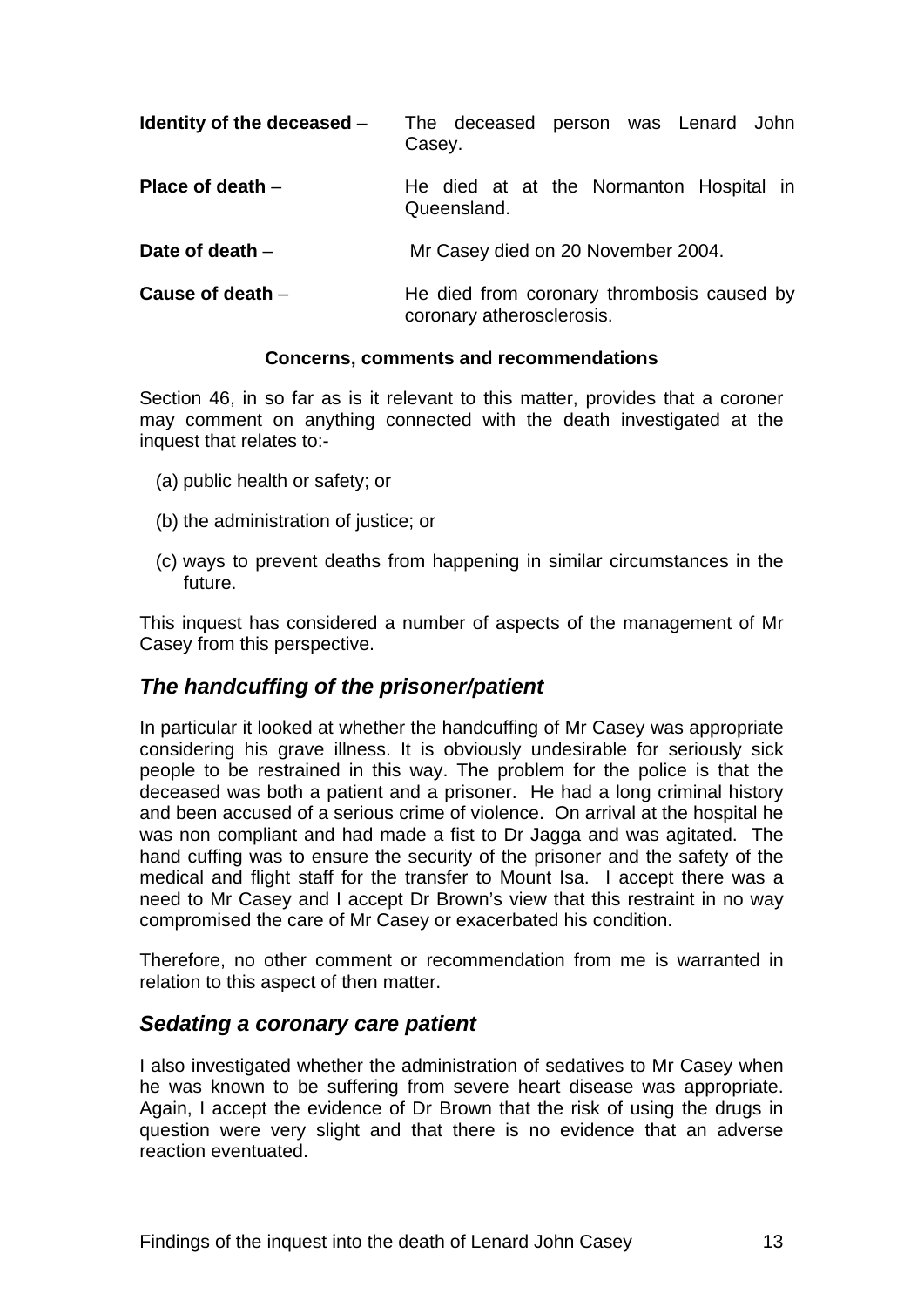## *Contact between Mr Casey and his family*

Mr Casey's older brother Hector says that during the late afternoon or early evening of 18 August, he went to the hospital to see Mr Casey having been told that he had been arrested and transferred to the hospital by ambulance. He says the officer guarding Mr Casey would not allow this to happen. None of the officers who were at various times at the hospital can remember this occurring but none of them denied that it may have happened. I have no reason not to accept Mr Hector Casey's evidence on this point. Sergeant Rutherford was the most experienced officer of those involved in watching Mr Casey at the hospital, although he was only there briefly. He gave evidence that he believes that he would have acceded to the request had it been made to him. He considers it appropriate from humanitarian and utilitarian perspectives to allow such contact. I agree with his assessment in this regard and consider that the more junior officer, who it seems took a different view, made an error of judgment.

## *Aboriginal Health*

1

A full inquiry into Aboriginal health is beyond the scope of the inquest. Apart from questioning some relevant witnesses involved in the death about the more general issues concerning alcohol abuse and health in Queensland communities, reliance is placed on an updated literature survey on Aboriginal health issues.<sup>11</sup>

There can be little doubt that alcohol abuse and other life style factors brought about to the death of the deceased.

In Australia cardiovascular disease claims more than 50,000 lives and affects more than 3.6 million people per year. But it is Indigenous Australians who suffer to a greater degree than non-indigenous people from this illness resulting in death from cardiovascular disease.

Aboriginal Australians are up to 2.6 times more likely to die from cardiovascular disease than the rest of the population.<sup>12</sup>

The medical literature is replete with reference to the very poor state of

<sup>11</sup> see Justice T Fitzgerald QC (Chair), *Cape York Justice Study* (CYJS), November 2001 (further, as regards alcohol abuse and policing on Aboriginal communities); Queensland Government (DATSIP), *Making Choices About Community Governance*, Green Paper, *Review of Indigenous Community Governance*, March 2003 at 10-15; Queensland Government (DLGPSR), *Community Governance Improvement Strategy*, December 2004;

<sup>&</sup>lt;sup>12</sup> Cardiovascular disease (CVD), Australian Indigenous HealthInfoNet, June 2006; Nutrition in Aboriginal and Torres Strait Islander Peoples: an information paper, National Health and Medical Research Council (NHMRC), May 2006, Rheumatic Heart Disease Registers, Australian Government Department of Health and Ageing, March 2006; Rheumatic heart disease: all but forgotten in Australia except among Aboriginal and Torres Strait Islander people, Australian Institute of Health and Welfare, August, 2004; Heart, Stroke and Vascular Diseases: Australian Facts 2004, Australian Institute of Health and Welfare, May 2004; Aboriginal and Torres Strait Islander Program, National Heart Foundation of Australia, January 2003, Aboriginal Vascular Health Program, NSW Department of Health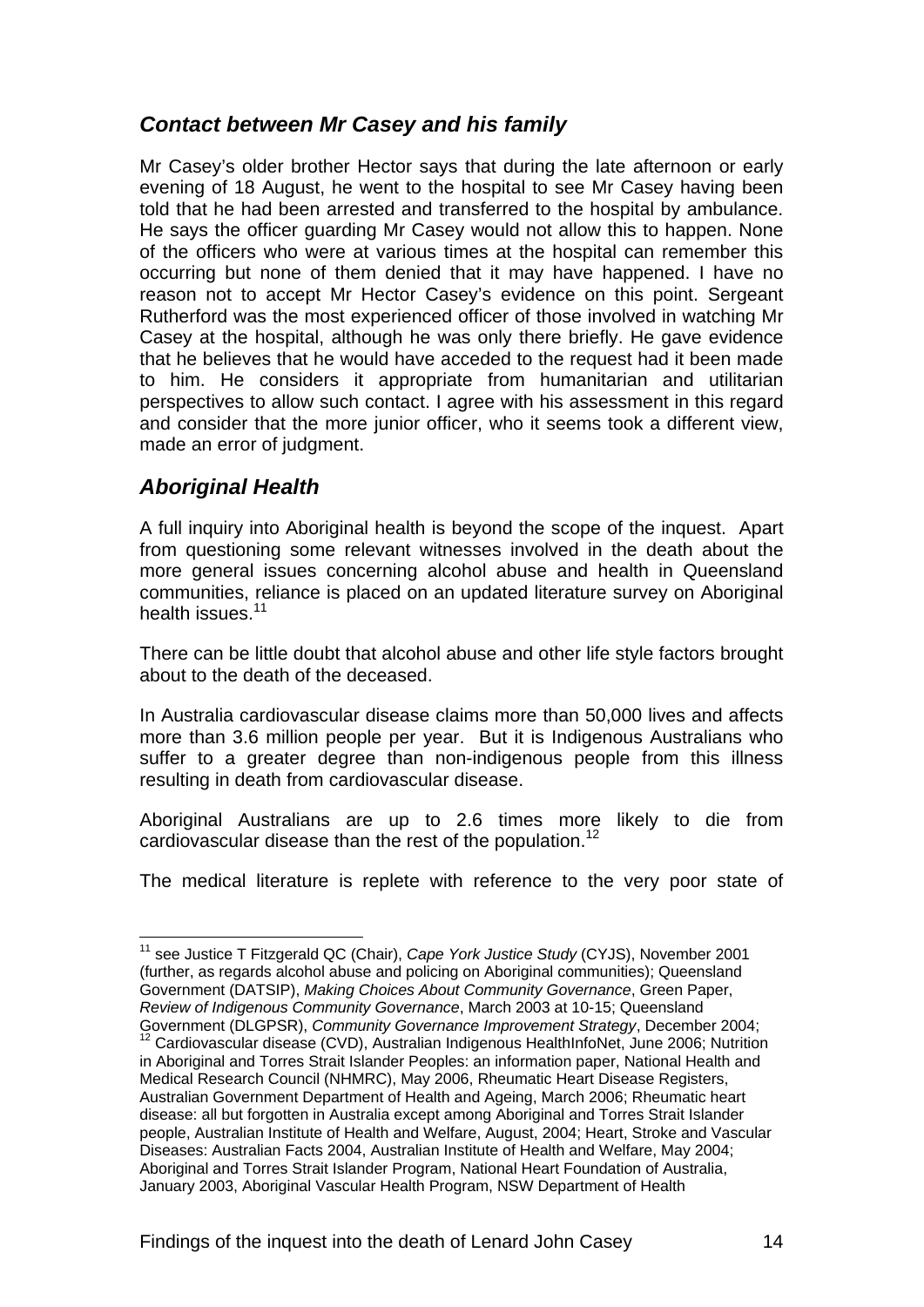Aboriginal health.<sup>13</sup> It is an indisputable medical fact that Aboriginal people have higher rates of ill health than any other group in Australia. Indigenous people have a shorter life expectancy - around 18 to 19 years less than nonindigenous people. The average life span is 57 years for an Aboriginal male and 62 years for an Aboriginal female. The most common causes of death is coronary heart disease which is more than double that of the non-indigenous population.<sup>14</sup>

There is little that I can add to these graphic statistics, other than to note that this death is yet another tragic example of the lamentable health of Aboriginal **Australians** 

#### *Medical treatment of the deceased*

I am satisfied that the medical practitioners and nurses at the Normanton Hospital did all that they reasonably could have to save the life of Mr Casey on the day of his death.

I am also satisfied that he was given appropriate treatment in the months and years before his death. He was repeatedly medically evacuated to larger centres and offered what could have been life saving surgery. Mr Casey declined these offers and failed to take his medication consistently, even though he had seen four of his brothers die from similar causes. His sometimes bizarre behaviour and self destructive tendencies hint at undiagnosed mental illness, but I have no evidence to comment further on this possibility.

## *Conclusion*

1

I am satisfied that this investigation has established the cause and circumstances of Mr Casey's death. However, it has not been able to reveal why he engaged in such self-destructive behaviour over a lengthy period and

 $13$  See the 2001 the Report of National Workshop on Heart Disease in Aboriginal People, Torres Strait Islanders Canberra, National Aboriginal Health Strategy Working Party; Heart, stroke and vascular diseases: Australian facts 2001. Cardiovascular Disease Series, No. 14. Canberra: Australian Institute of Health and Welfare, National Heart Foundation of Australia, National Stroke Foundation of Australia, 2001. (AIHW Catalogue No. CVD 13.); National health priority areas report: cardiovascular health 1998. Canberra: Commonwealth Department of Health and Aged Care and Australian Institute of Health and Welfare, 1999. (AIHW Catalogue No. PHE9.); Report of National Workshop on Heart Disease in Aboriginal People, Torres Strait Islanders and Rural and Remote Populations. Townsville: James Cook University, 1999; The health and welfare of Australian Aboriginal and Torres Strait Islander People. Canberra: Australian Bureau of Statistics and Australian Institute of Health and Welfare, 1999. (ABS Catalogue No. 4704.0.); Health is life. Report on the Inquiry into Indigenous Health. House of Representatives Standing Committee on Family and Community Affairs. Canberra: AGPS, May 2000; Deeble J, Mathers C, Smith L, et al. Expenditure on health services for Aboriginal and Torres Strait Islander People. Canberra: National Centre for Epidemiology and Population Health and Australian Institute of Health and Welfare, 1998. (AIHW Catalogue No. HSW 6.)Ring I, Firman D. Reducing Indigenous mortality in Australia: lessons from other countries. *Med J Aust* 1998; 169: 528-533National Aboriginal Health Strategy Working Party. A national health strategy. Canberra: National Aboriginal Health Strategy Working Party, Commonwealth of Australia, 1989.. <sup>14</sup> *Medical Journal of Australia*, 2001; 175: 351-352